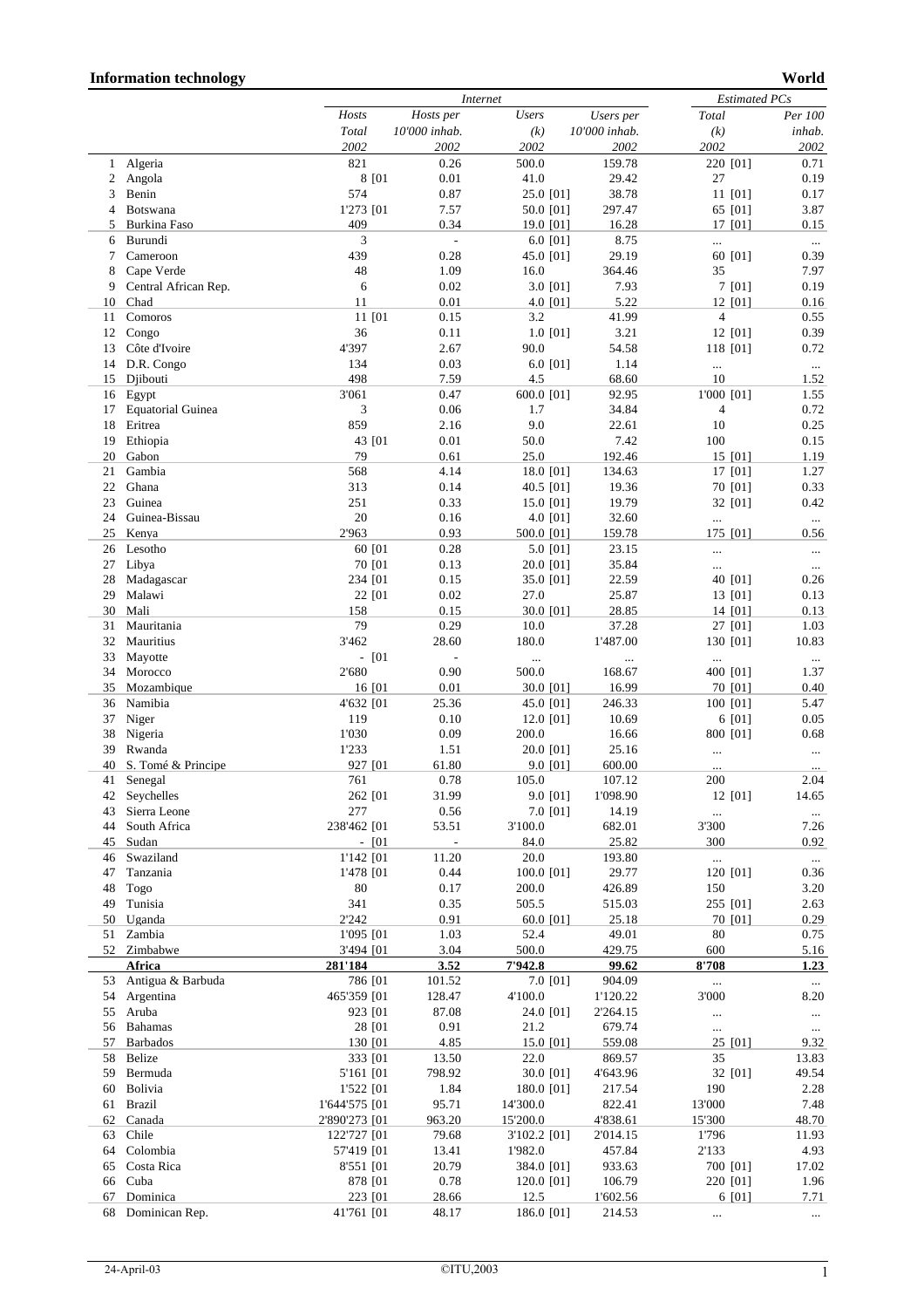|     |                             |                 | Internet |                          |                     |               | <b>Estimated PCs</b> |                     |                  |
|-----|-----------------------------|-----------------|----------|--------------------------|---------------------|---------------|----------------------|---------------------|------------------|
|     |                             | Hosts           |          | Hosts per                | <b>Users</b>        | Users per     | Total                |                     | Per 100          |
|     |                             | Total           |          | 10'000 inhab.            | (k)                 | 10'000 inhab. | (k)                  |                     | inhab.           |
|     |                             | 2002            |          | 2002                     | 2002                | 2002          | 2002                 |                     | 2002             |
| 69  | Ecuador                     | 3'383 [01       |          | 2.63                     | 503.3               | 388.92        | 403                  |                     | 3.11             |
| 70  | El Salvador                 | 510 [01         |          | 0.80                     | 300.0               | 464.58        |                      | 140 [01]            | 2.19             |
| 71  | Grenada                     | 12 [01          |          | 1.20                     | 6.5                 | 613.21        |                      | 13 [01]             | 13.00            |
| 72  | Guadeloupe                  | 461 [01         |          | 10.02                    | 20.0 [01]           | 434.78        |                      | 100 [01]            | 21.74            |
| 73  | Guatemala                   | 6'630 [01       |          | 5.67                     | 200.0 [01]          | 171.13        |                      | 150 [01]            | 1.28             |
| 74  | Guyana                      | 20 [01          |          | 0.23                     | 95.0 [01]           | 1'091.95      |                      | 23 [01]             | 2.64             |
| 75  | Haiti                       | $\overline{a}$  |          | $\overline{\phantom{a}}$ | 80.0                | 96.41         |                      |                     | $\ldots$         |
| 76  | Honduras                    | 322 [01]        |          | 0.49                     | 200.0               | 297.97        |                      | 80 [01]             | 1.22             |
| 77  | Jamaica                     | 1'436 [01       |          | 5.52                     | 100.0 [01]          | 384.71        |                      | 130 [01]            | 5.00             |
| 78  | Martinique                  | 319             |          | 7.88                     | 40.0 [01]           | 1'000.00      |                      | 52 [01]             | 13.00            |
| 79  | Mexico                      | 918'288 [01     |          | 91.49                    | 4'663.4             | 457.74        | 6'900 [01]           |                     | 6.87             |
| 80  | Nicaragua                   | 2'194 [01       |          | 4.20                     | 90.0                | 167.60        | 150                  |                     | 2.79             |
| 81  |                             |                 |          | 26.99                    |                     | 413.94        |                      |                     | 3.79             |
| 82  | Panama                      | 7'825 [01]      |          | 4.80                     | 120.0 [01]<br>100.0 |               |                      | 110 [01]<br>80 [01] | 1.42             |
|     | Paraguay                    | 2'704 [01       |          |                          |                     | 172.95        |                      |                     |                  |
| 83  | Peru                        | 13'504 [01      |          | 5.18                     | 2'000.0 [01]        | 766.49        | 1'250 [01]           |                     | 4.79             |
| 84  | Puerto Rico                 | 1'584 [01       |          | 4.13                     | 600.0 [01]          | 1'563.31      | $\ldots$             |                     | $\ldots$         |
| 85  | St. Kitts and Nevis         | 3 [01           |          | 0.65                     | 5.0                 | 1'063.83      | 9                    |                     | 19.15            |
| 86  | St. Vincent                 | 3 [01           |          | 0.26                     | 5.5 [01]            | 478.26        |                      | 13 [01]             | 11.30            |
| 87  | Suriname                    | 59 [01          |          | 1.34                     | 14.5 [01]           | 330.00        |                      | 20 [01]             | 4.55             |
| 88  | Trinidad & Tobago           | 6'872 [01       |          | 52.86                    | 138.0               | 1'060.32      | 104                  |                     | 7.95             |
| 89  | <b>United States</b>        | 106'193'339 [01 |          | 3'728.74                 | 155'000.0           | 5'375.06      | 178'000 [01]         |                     | 62.50            |
| 90  | Uruguay                     | 70'892 [01      |          | 210.93                   | 400.0 [01]          | 1'190.12      |                      | 370 [01]            | 11.01            |
| 91  | Venezuela                   | 22'614 [01      |          | 9.18                     | 1'274.4             | 503.73        | 1'300 [01]           |                     | 5.28             |
|     | 92 Virgin Islands (US)      | 2'468 [01       |          | 225.80                   | 17.0 [01]           | 1'555.35      |                      |                     | $\ldots$         |
|     | <b>Americas</b>             | 112'496'091     |          | 1'341.16                 | 205'658.5           | 2'421.02      | 225'833              |                     | 27.49            |
| 93  | Armenia                     | 2'850           |          | 7.50                     | 70.0 [01]           | 184.12        |                      | 35 [01]             | 0.92             |
| 94  | Azerbaijan                  | 1'139           |          | 1.40                     | 300.0               | 368.23        | $\ldots$             |                     | $\cdots$         |
| 95  | Bahrain                     | 1'718 [01       |          | 26.41                    | 165.0               | 2'474.66      | 107                  |                     | 16.04            |
| 96  | Bangladesh                  | $\overline{c}$  |          | $\overline{\phantom{a}}$ | 204.0               | 15.32         | 450                  |                     | 0.34             |
| 97  | Bhutan                      | 1'242           |          | 17.98                    | 10.0                | 144.75        | 10                   |                     | 1.45             |
| 98  | Brunei Darussalam           | 8'707 [01       |          | 254.59                   | 35.0 [01]           | 1'023.39      |                      | 25 [01]             | 7.31             |
| 99  | Cambodia                    | 623 [01         |          | 0.46                     | 30.0                | 21.76         |                      | 20 [01]             | 0.15             |
| 100 | China                       | 89'357 [01      |          | 0.68                     | 59'100.0            | 460.09        | 25'000 [01]          |                     | 1.90             |
| 101 | Georgia                     | 3'032           |          | 6.15                     | 73.5                | 148.97        | 156                  |                     | 3.16             |
| 102 | Hongkong, China             | 387'672 [01     |          | 576.47                   | 2'918.8             | 4'309.46      | 2'600 [01]           |                     | 38.66            |
| 103 | India                       | 82'979 [01      |          | 0.81                     | 16'580.0            | 159.14        | 6'000 [01]           |                     | 0.58             |
| 104 | Indonesia                   | 45'660 [01      |          | 2.18                     | 4'000.0 [01]        | 191.23        | 2'300 [01]           |                     | 1.10             |
| 105 | Iran $(I.R.)$               | 3'491           |          | 0.53                     | 1'005.0 [01]        | 155.57        | 4'500 [01]           |                     | 6.97             |
| 106 | Israel                      | 146'791         |          | 221.22                   | 2'000.0             | 3'014.05      | 1'600 [01]           |                     | 24.59            |
|     |                             | 7'118'333 [01   |          | 559.22                   | 57'200.0            | 4'492.62      | 48'700               |                     | 38.25            |
| 107 | Japan<br>Jordan             |                 |          |                          |                     |               |                      |                     |                  |
| 108 |                             | 4'116           |          | 7.72                     | 234.0 [01]          | 451.56        |                      | 170 [01]            | 3.28             |
| 109 | Kazakhstan                  | 16'562          |          | 10.37                    | 150.0 [01]          | 93.20         | $\ldots$             |                     | $\ldots$         |
| 110 | Korea (Rep.)                | 694'206 [01     |          | 148.37                   | 26'270.0            | 5'518.91      | 26'458               |                     | 55.58            |
| 111 | Kuwait                      | 3'437 [01       |          | 15.11                    | 200.0 [01]          | 879.13        |                      | 272 [01]            | 11.96            |
| 112 | Kyrgyzstan                  | 5'930           |          | 11.64                    | 152.0               | 298.33        | 65                   |                     | 1.27             |
| 113 | Lao P.D.R.                  | 165 [01         |          | 0.31                     | 15.0                | 27.11         | 18                   |                     | 0.33             |
|     | 114 Lebanon                 | 7'199           |          | 21.08                    | 400.0               | 1'171.30      | 275                  |                     | 8.05             |
|     | 115 Macao, China            | 189 [01         |          | 4.22                     | 115.0               | 2'627.37      | 92                   |                     | 21.02            |
| 116 | Malaysia                    | 74'007 [01      |          | 31.10                    | 6'500.0 [01]        | 2'731.09      | 3'000 [01]           |                     | 12.61            |
| 117 | Maldives                    | $-$ [01         |          | $\overline{\phantom{a}}$ | 15.0                | 537.63        | 10                   |                     | 3.58             |
| 118 | Mongolia                    | 151 [01         |          | 0.63                     | 40.0 [01]           | 166.60        |                      | 35 [01]             | 1.46             |
| 119 | Myanmar                     | 2 [01           |          | $\overline{\phantom{a}}$ | 10.0 [01]           | 2.07          |                      | 55 [01]             | 0.11             |
| 120 | Nepal                       | 1'513 [01       |          | 0.67                     | 60.0 [01]           | 26.39         |                      | 80 [01]             | 0.35             |
| 121 | Oman                        | 4'678 [01       |          | 17.83                    | 120.0 [01]          | 457.49        |                      | 85 [01]             | 3.24             |
| 122 | Pakistan                    | 11'319 [01      |          | 0.78                     | 500.0 [01]          | 34.49         |                      | 600 [01]            | 0.41             |
| 123 | Palestine                   |                 |          | $\ldots$                 | 80.0                | 231.55        |                      |                     | $\ldots$         |
| 124 | Philippines                 | 30'851 [01      |          | 3.94                     | 2'000.0 [01]        | 255.69        | 1'700 [01]           |                     | 2.17             |
| 125 | Qatar                       | 171             |          | 2.80                     | 50.5                | 827.87        | 110                  |                     | 18.03            |
| 126 | Saudi Arabia                | 14'788          |          | 6.41                     | 1'600.0             | 693.84        | 1'400 [01]           |                     | 6.27             |
| 127 | Singapore                   | 197'959 [01     |          | 479.18                   | 2'247.0             | 5'396.64      | 2'100 [01]           |                     | 50.83            |
| 128 | Sri Lanka                   | 2'286 [01       |          | 1.22                     | 200.0               | 105.56        | 250                  |                     | 1.32             |
| 129 | Syria                       | 11              |          | 0.01                     | 60.0 [01]           | 36.12         |                      | 270 [01]            | 1.63             |
| 130 | Taiwan, China               | 1'712'539 [01   |          | 764.34                   | 8'590.0             | 3'825.09      | 8'887                |                     | 39.57            |
| 131 | Tajikistan                  | 302             |          | 0.47                     | 3.5                 | 5.49          | $\ldots$             |                     | $\ldots$         |
| 132 | Thailand                    | 71'995 [01      |          | 11.75                    | 4'800.0             | 775.61        | 1'700 [01]           |                     | 2.78             |
| 133 | Turkmenistan                | 2'020           |          | 4.16                     | 8.0 [01]            | 16.55         | $\cdots$             |                     | $\ldots$         |
| 134 | <b>United Arab Emirates</b> | 52'332          |          | 163.54                   | 1'175.6             | 3'673.80      |                      | 420 [01]            | 13.55            |
| 135 | Uzbekistan                  | 213 [01         |          | 0.09                     | 275.0               | 108.74        | $\ldots$             |                     |                  |
| 136 | Viet Nam                    | 487 [01         |          | 0.06                     | 1'500.0             | 184.62        | 800                  |                     | $\ldots$<br>0.98 |
|     |                             |                 |          |                          |                     |               |                      |                     |                  |